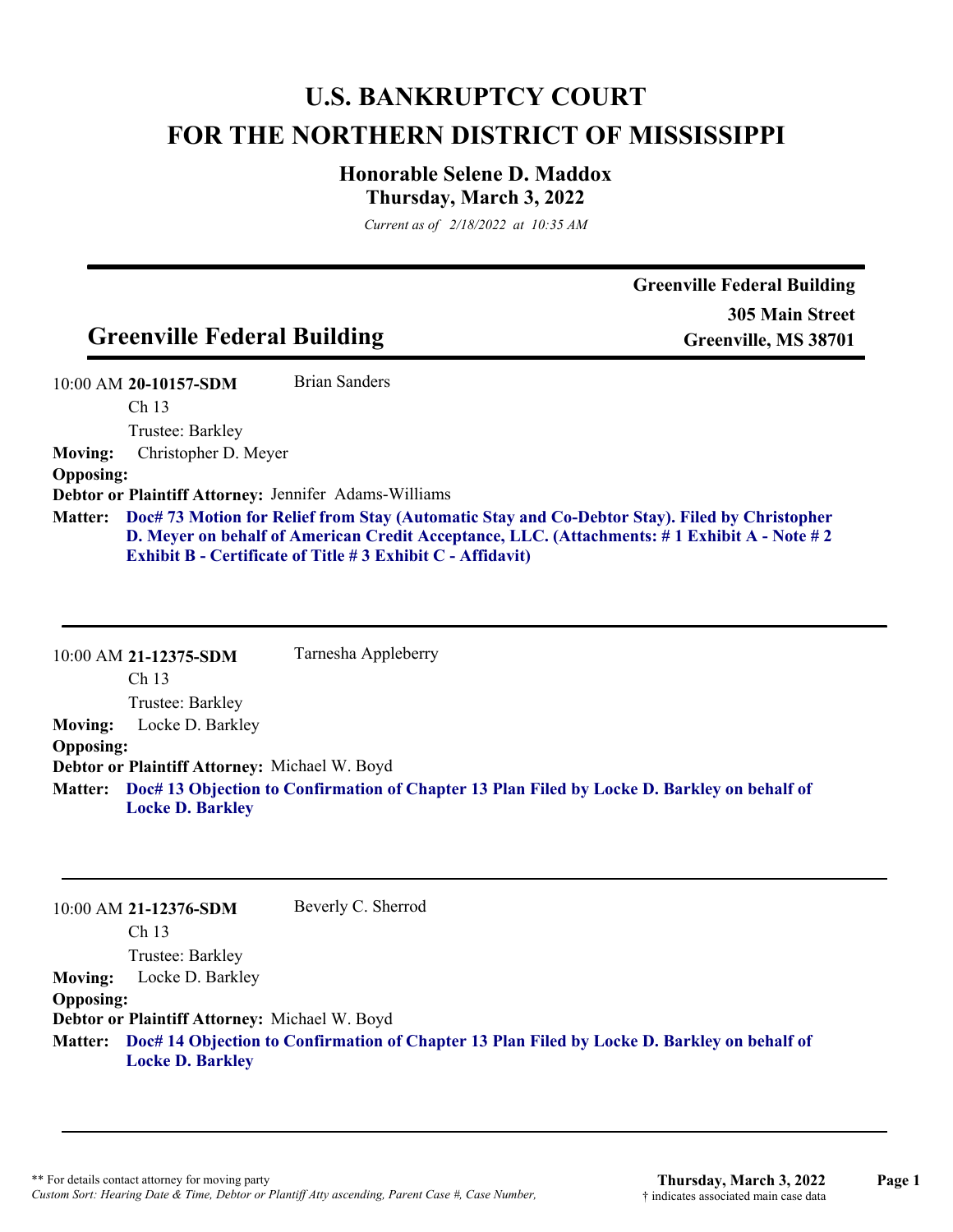10:00 AM **20-12620-SDM**  Ch 13 Trustee: Barkley Glinda Ford **Moving:** J. Madison Brooks III **Opposing: Debtor or Plaintiff Attorney:** J. Madison Brooks **Matter: Doc# 36 Motion to Borrow Filed by J. Madison Brooks III on behalf of Glinda Ford. (Brooks, J.)**

10:00 AM **21-11622-SDM**  Ch 13 Trustee: Barkley Roy Sandifer **Moving:** Locke D. Barkley **Opposing: Debtor or Plaintiff Attorney:** J. Madison Brooks **Doc# 43 Objection to Confirmation of Chapter 13 Plan (First Amended Plan Dkt.) Filed by Locke Matter: D. Barkley on behalf of Locke D. Barkley**

10:00 AM **21-12155-SDM**  Ch 13 Trustee: Barkley Steven A. Smith and Floresa G. Smith **Moving:** Locke D. Barkley **Opposing: Debtor or Plaintiff Attorney:** J. Madison Brooks **Doc# 40 Objection to Confirmation of Chapter 13 Plan Filed by Locke D. Barkley on behalf of Matter: Locke D. Barkley**

|                  | 10:00 AM 21-12406-SDM                           | Kimberly L. Ogburn                                                                                    |
|------------------|-------------------------------------------------|-------------------------------------------------------------------------------------------------------|
|                  | Ch <sub>13</sub>                                |                                                                                                       |
|                  | Trustee: Barkley                                |                                                                                                       |
| <b>Moving:</b>   | Locke D. Barkley                                |                                                                                                       |
| <b>Opposing:</b> |                                                 |                                                                                                       |
|                  | Debtor or Plaintiff Attorney: J. Madison Brooks |                                                                                                       |
|                  |                                                 | Matter: Doc# 20 Objection to Confirmation of Chapter 13 Plan (First Amended Plan Dkt.) Filed by Locke |
|                  | D. Barkley on behalf of Locke D. Barkley        |                                                                                                       |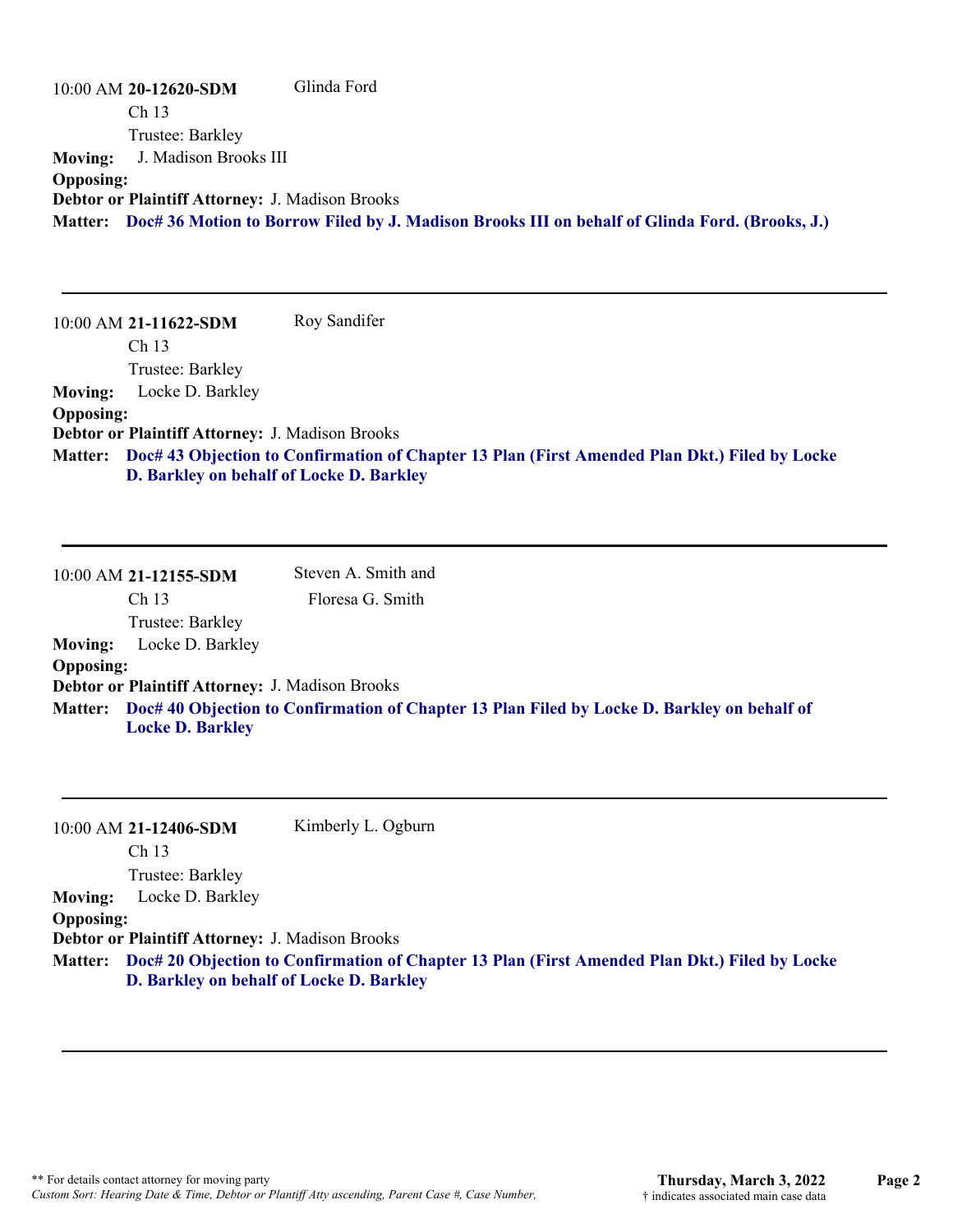| 10:00 AM 22-10224-SDM                                  | Carolyn Denise Clark                                                                                     |
|--------------------------------------------------------|----------------------------------------------------------------------------------------------------------|
| Ch <sub>13</sub>                                       |                                                                                                          |
| Trustee: Barkley                                       |                                                                                                          |
| <b>Show Cause Hearing</b>                              |                                                                                                          |
| J. Madison Brooks III<br><b>Moving:</b>                |                                                                                                          |
| <b>Opposing:</b>                                       |                                                                                                          |
| <b>Debtor or Plaintiff Attorney: J. Madison Brooks</b> |                                                                                                          |
|                                                        | Matter: Doc# 3 Application to Pay Filing Fee in Installments Filed by J. Madison Brooks III on behalf of |
| <b>Carolyn Denise Clark. (Brooks, J.)</b>              |                                                                                                          |

10:00 AM **22-10252-SDM**  Ch 13 Trustee: Barkley Jonel Jefferson **Moving:** J. Madison Brooks III **Opposing: Debtor or Plaintiff Attorney:** J. Madison Brooks **Doc# 6 Motion to Extend Automatic Stay under 362(c)(3)(B) Filed by J. Madison Brooks III on Matter: behalf of Jonel Jefferson. (Attachments: # 1 Declaration) (Brooks, J.)**

|                  | 10:00 AM 19-12956-SDM                                                                                                                                                                                                                        | Charles Walton and                                                                                                                                                                    |  |
|------------------|----------------------------------------------------------------------------------------------------------------------------------------------------------------------------------------------------------------------------------------------|---------------------------------------------------------------------------------------------------------------------------------------------------------------------------------------|--|
|                  | Ch <sub>13</sub>                                                                                                                                                                                                                             | Amelia Walton                                                                                                                                                                         |  |
|                  | Trustee: Barkley                                                                                                                                                                                                                             |                                                                                                                                                                                       |  |
| <b>Moving:</b>   | Jacob C Zweig                                                                                                                                                                                                                                |                                                                                                                                                                                       |  |
| <b>Opposing:</b> |                                                                                                                                                                                                                                              |                                                                                                                                                                                       |  |
|                  | <b>Debtor or Plaintiff Attorney: Vallrie Dorsey</b>                                                                                                                                                                                          |                                                                                                                                                                                       |  |
|                  | Matter: Doc# 39 Motion for Relief from Stay regarding a 2013 Cadillac SRX., Motion to Abandon . Filed<br>by Jacob C Zweig on behalf of TD Auto Finance, LLC. (Attachments: #1 Exhibit Contract #2<br><b>Exhibit Title #3 Proposed Order)</b> |                                                                                                                                                                                       |  |
|                  | <b>Abandon</b> ). (Barkley, Locke)                                                                                                                                                                                                           | Doc# 41 Objection Filed by Locke D. Barkley on behalf of Locke D. Barkley (RE: related<br>document(s)39 Motion for Relief From Stay filed by Creditor TD Auto Finance, LLC, Motion to |  |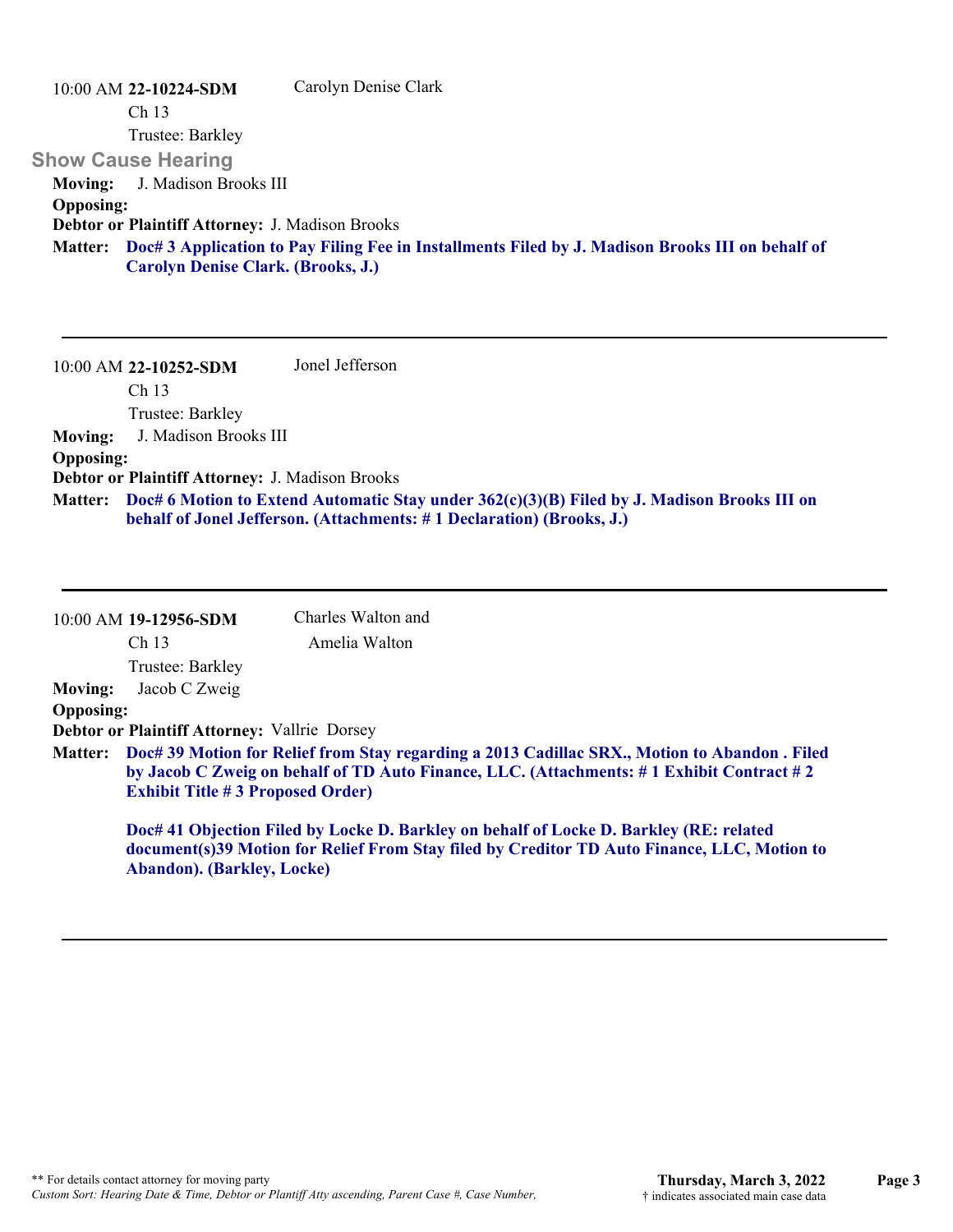| <b>Moving:</b><br><b>Opposing:</b> | 10:00 AM 19-12687-SDM<br>Ch <sub>13</sub><br>Trustee: Barkley<br>W. Heath Franklin      | Daniel Manseill and<br>Samantha Manseill                                                                                                                                                                                                                                                                                                                  |  |
|------------------------------------|-----------------------------------------------------------------------------------------|-----------------------------------------------------------------------------------------------------------------------------------------------------------------------------------------------------------------------------------------------------------------------------------------------------------------------------------------------------------|--|
| <b>Matter:</b>                     | Debtor or Plaintiff Attorney: W. Heath Franklin                                         | Doc# 51 Objection to Notice of Postpetition Mortgage Fees, Expenses and Charges Filed by W.<br>Heath Franklin on behalf of Daniel Manseill, Samantha Manseill RE: (related document(s)47<br>Notice of Postpetition Mortgage Fees, Expenses, and Charges (B10 Supplement 2) filed by<br><b>Creditor Guaranty Bank &amp; Trust Company). (Franklin, W.)</b> |  |
|                                    | 10:00 AM 13-14506-SDM<br>Ch <sub>11</sub>                                               | Sanderson Plumbing Products, Inc.                                                                                                                                                                                                                                                                                                                         |  |
| <b>Moving:</b>                     | Christopher Meredith<br><b>Opposing:</b><br>Debtor or Plaintiff Attorney: Craig M. Geno |                                                                                                                                                                                                                                                                                                                                                           |  |
| <b>Matter:</b>                     | Responses due by 10/20/2021.                                                            | Doc# 803 Objection to Claim of Menard Filed by Sanderson Plumbing Liquidating Trust.<br>Doc# 847 Response by Menard, Inc. to Liquidating Trust's Objection to Its Proof of Claim 66-1                                                                                                                                                                     |  |
|                                    | Julia)                                                                                  | Filed by Julia Terry on behalf of Menard, Inc. (RE: related document(s)803 Objection to Claim<br>filed by Liquidator Sanderson Plumbing Liquidating Trust). (Attachments: #1 Exhibit 1) (Terry,                                                                                                                                                           |  |
|                                    | 10:00 AM 21-11832-SDM<br>Ch <sub>11</sub>                                               | Express Grain Terminals, LLC                                                                                                                                                                                                                                                                                                                              |  |
| <b>Moving:</b><br><b>Opposing:</b> | Glenn Edward Glover<br>Debtor or Plaintiff Attorney: Craig M. Geno                      | Matter:     Doc# 1587 Motion to Assume Lease or Executory Contract Motion to Shorten Debtors Deadline                                                                                                                                                                                                                                                     |  |

**Doc# 1587 Motion to Assume Lease or Executory Contract Motion to Shorten Debtors Deadline for Assuming or Rejecting Pre-Petition Oil Contracts Filed by Glenn Edward Glover on behalf of Riceland Foods, Inc.. Matter:**

**Doc# 1696 Objection Filed by Craig M. Geno on behalf of Express Grain Terminals, LLC (RE: related document(s)1587 Motion to Assume Lease or Executory Contract filed by Creditor Riceland Foods, Inc.). (Geno, Craig)**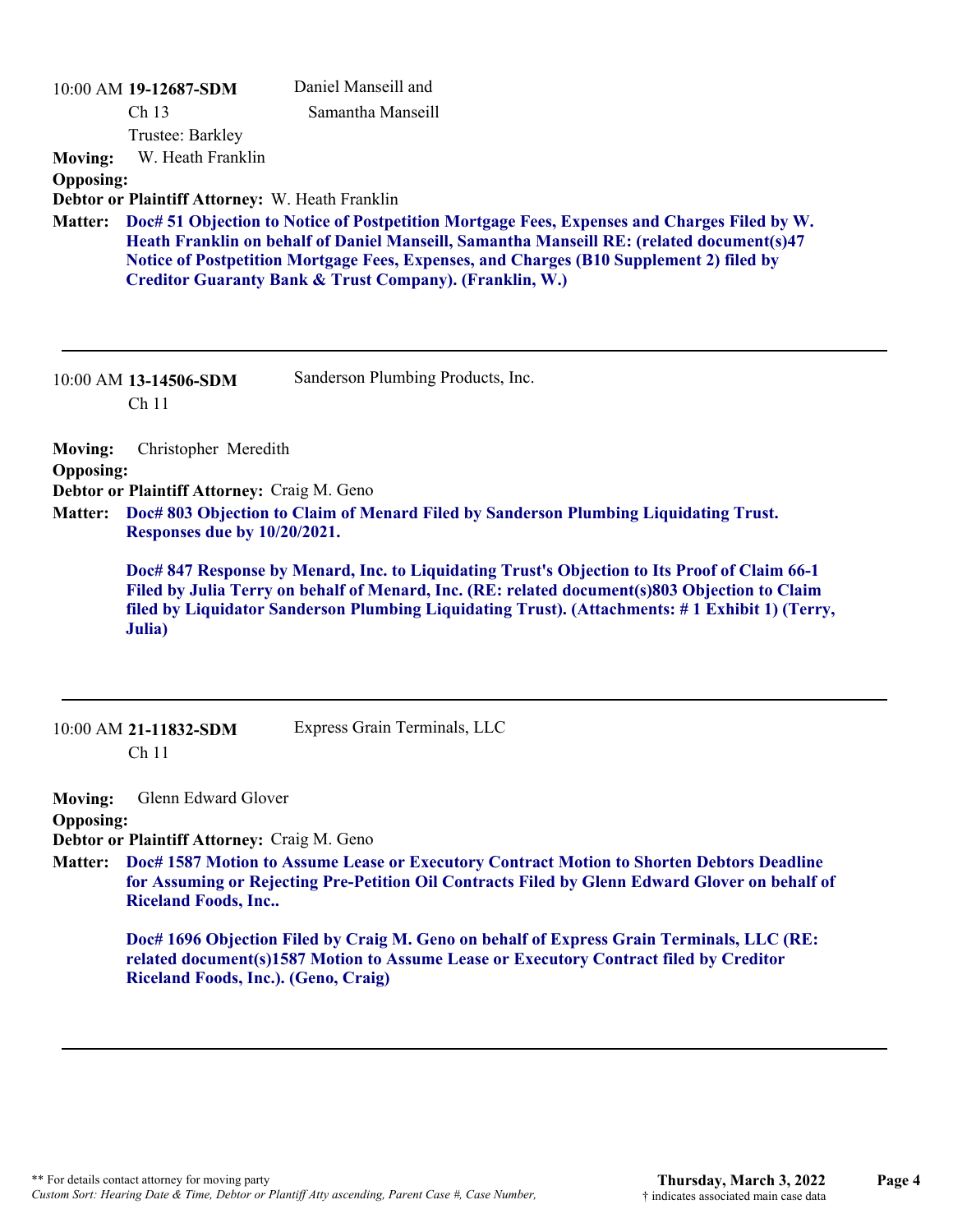10:00 AM **21-11832-SDM**  Ch 11 Express Grain Terminals, LLC **Moving:** Glenn Edward Glover **Opposing: Debtor or Plaintiff Attorney:** Craig M. Geno **Doc# 1588 Motion for Relief from Stay Motion for Relief from Automatic Stay to Terminate Matter: Executory Contracts and Effectuate a Setoff on Behalf of Creditor, Riceland Foods, Inc. Filed by Glenn Edward Glover on behalf of Riceland Foods, Inc.. Doc# 1697 Objection Filed by Craig M. Geno on behalf of Express Grain Terminals, LLC (RE: related document(s)1588 Motion for Relief From Stay filed by Creditor Riceland Foods, Inc.). (Geno, Craig)** 10:00 AM **21-11832-SDM**  Ch 11 Express Grain Terminals, LLC **Moving:** Karen A. Maxcy **Opposing: Debtor or Plaintiff Attorney:** Craig M. Geno **Doc# 1966 Motion for Relief from Stay ., Motion to Abandon ., or in the alternative Motion for Matter: Adequate Protection and Certificate of Service (2019 Chevrolet Silverado) Filed by Karen A. Maxcy on behalf of JPMorgan Chase Bank, N.A.. (Attachments: # 1 Exhibit A # 2 Exhibit B # 3 Exhibit C)** 10:00 AM **21-12191-SDM**  Ch 13 Trustee: Barkley Verline Walker **Moving:** Kelli Michelle Stevens **Opposing: Debtor or Plaintiff Attorney:** A. E. Rusty Harlow **Doc# 22 Objection to Confirmation of Chapter 13 Plan Filed by Kelli Michelle Stevens on behalf Matter: of First Tower Loan LLC** 10:00 AM **22-10259-SDM**  Ch 13 Theodore Alexander and Sanja Alexander

Trustee: Barkley **Moving:** A. E. Rusty Harlow Jr. **Opposing: Debtor or Plaintiff Attorney:** A. E. Rusty Harlow **Doc# 6 Motion to Extend Automatic Stay under 362(c)(3)(B) Filed by A. E. Rusty Harlow Jr. on Matter: behalf of Sanja Alexander, Theodore Alexander. (Attachments: # 1 Proposed Order) (Harlow, A.)**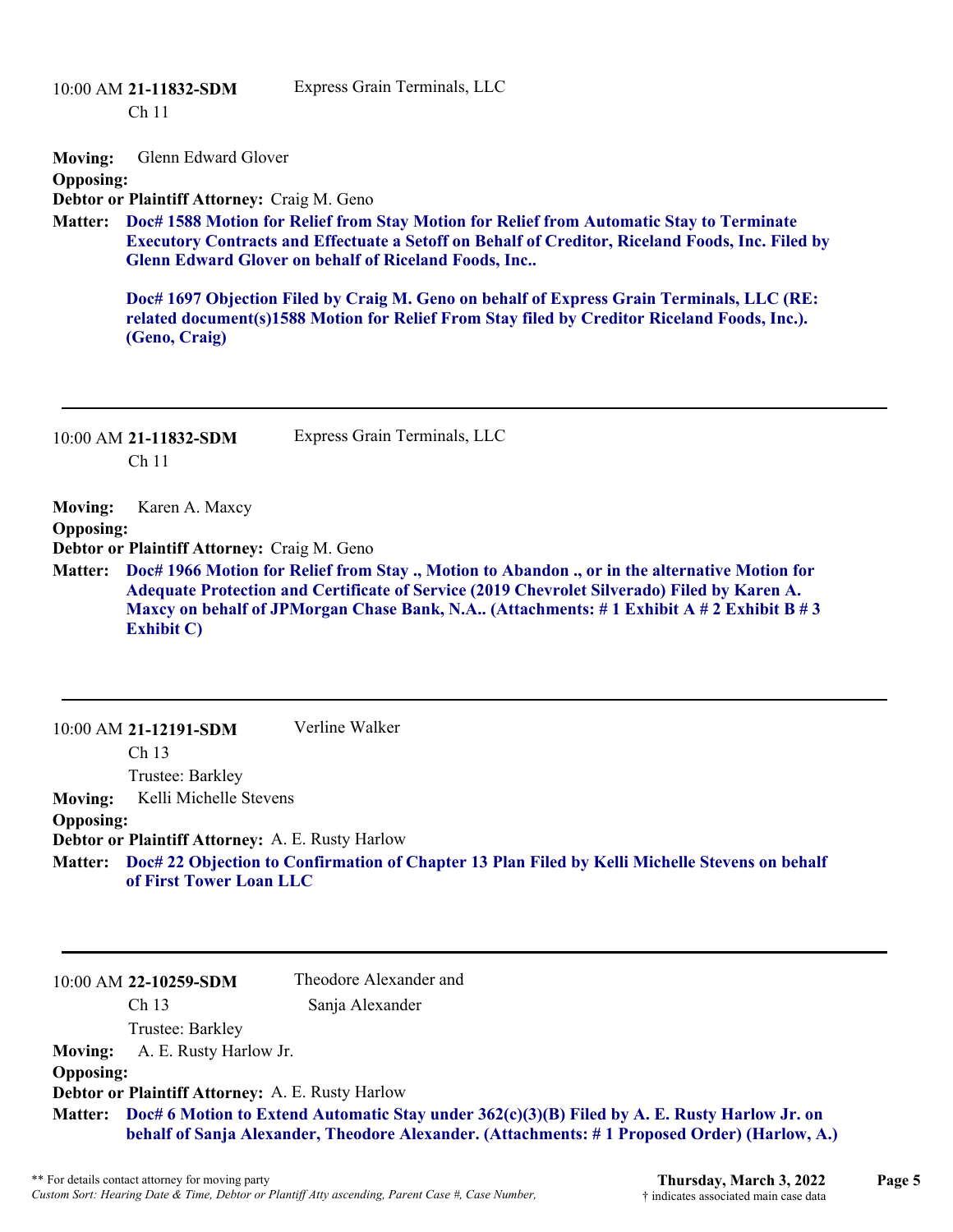| 10:00 AM 20-11244-SDM | Jeanette Conway |
|-----------------------|-----------------|
| Ch <sub>13</sub>      |                 |

Trustee: Barkley

## **Moving:**

**Opposing:**

**Debtor or Plaintiff Attorney:** Chris F. Powell

**Doc# 24 Trustee's Notice and Motion to Dismiss Case for Failure to Make Plan Payments . Matter: Responses due by 2/3/2022.**

**Doc# 25 Response Opposing Trustee's Motion to Dismiss Filed by Chris F. Powell on behalf of Jeanette Conway (RE: related document(s)24 Trustee's Notice and Motion to Dismiss Case for Failure to Make Plan Payments). (Powell, Chris)**

|                  | 10:00 AM 21-11827-SDM                                | Shazika Lewis                                                                                       |
|------------------|------------------------------------------------------|-----------------------------------------------------------------------------------------------------|
|                  | Ch <sub>13</sub>                                     |                                                                                                     |
|                  | Trustee: Barkley                                     |                                                                                                     |
| <b>Moving:</b>   | Locke D. Barkley                                     |                                                                                                     |
| <b>Opposing:</b> |                                                      |                                                                                                     |
|                  | <b>Debtor or Plaintiff Attorney: Chris F. Powell</b> |                                                                                                     |
|                  | <b>Locke D. Barkley</b>                              | Matter: Doc# 21 Objection to Confirmation of Chapter 13 Plan Filed by Locke D. Barkley on behalf of |

|                  | $10:00$ AM 22-10035-SDM                              | Janie Stadelbacher                                                                          |
|------------------|------------------------------------------------------|---------------------------------------------------------------------------------------------|
|                  | Ch <sub>13</sub>                                     |                                                                                             |
|                  | Trustee: Barkley                                     |                                                                                             |
| <b>Moving:</b>   | Locke D. Barkley                                     |                                                                                             |
| <b>Opposing:</b> |                                                      |                                                                                             |
|                  | <b>Debtor or Plaintiff Attorney: Chris F. Powell</b> |                                                                                             |
| <b>Matter:</b>   | <b>Locke D. Barkley</b>                              | Doc# 19 Objection to Confirmation of Chapter 13 Plan Filed by Locke D. Barkley on behalf of |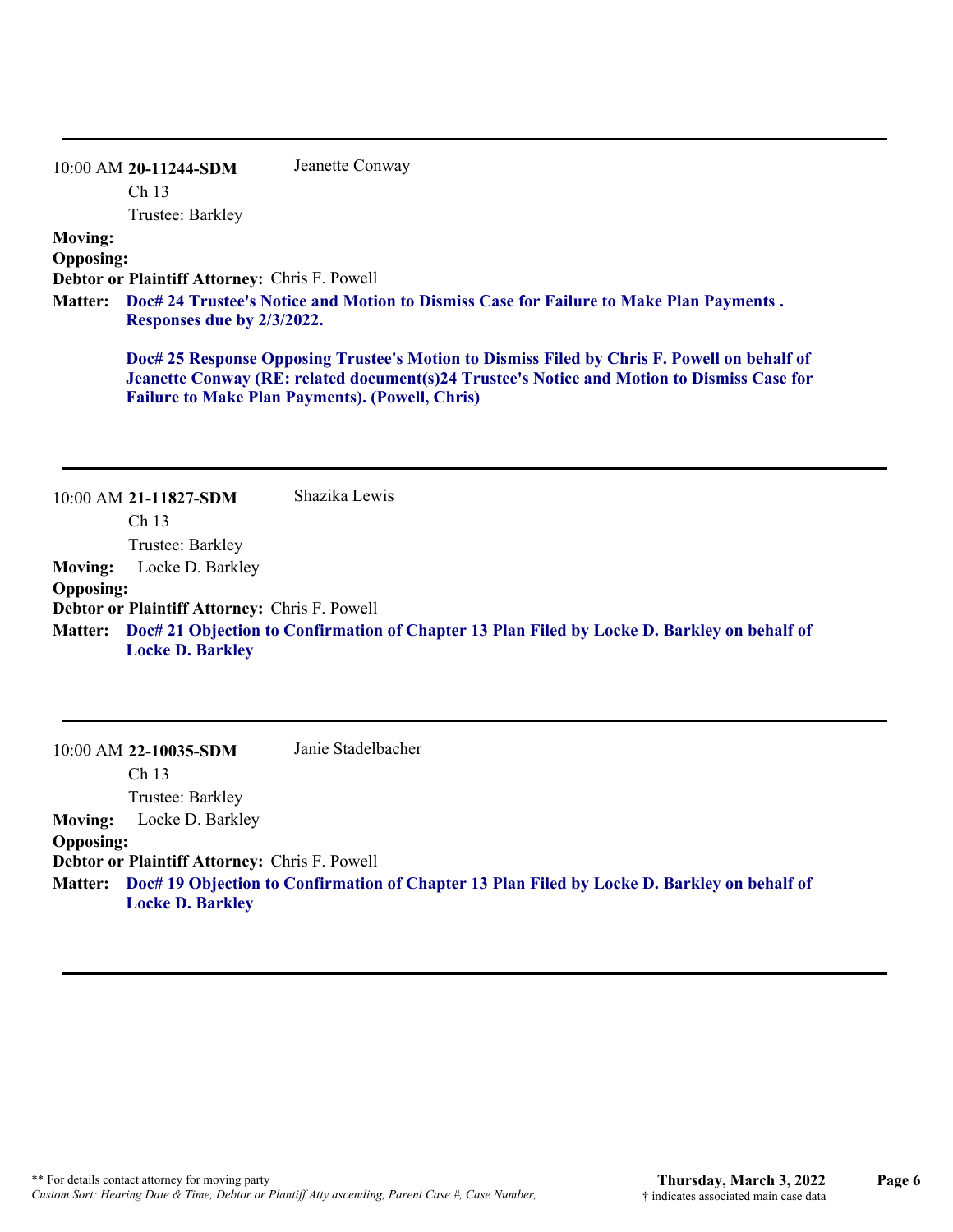10:00 AM **18-12166-SDM**  Ch 7 Trustee: Levingston **Status Hearing**  Arthur Buchanan and Dianne Simmons Buchanan **Moving:** Azki Shah **Opposing: Debtor or Plaintiff Attorney:** Azki Shah **Matter: Doc# 1 Chapter 7 Voluntary Petition for Individuals**

10:00 AM **21-11373-SDM**  Ch 7 Trustee: Levingston Ruthie Mae Streeter **Moving:** Susan C. Smith **Opposing: Debtor or Plaintiff Attorney:** Susan C. Smith **Matter: Doc# 65 Motion to Reinstate Case Filed by Susan C. Smith on behalf of Ruthie Mae Streeter.**

10:00 AM **18-10155-SDM**  Ch 13 Trustee: Barkley Shawanda Wright **Moving:** Catherine Anne Umberger **Opposing: Debtor or Plaintiff Attorney:** Catherine Anne Umberger **Doc# 42 Motion and Notice to Modify Confirmed Plan Filed by Catherine Anne Umberger on Matter: behalf of Shawanda Wright. Response due by 01/20/2022. Doc# 43 Objection Filed by Locke D. Barkley on behalf of Locke D. Barkley (RE: related document(s)42 Motion and Notice to Modify Confirmed Plan filed by Debtor Shawanda Wright). (Barkley, Locke)**

10:00 AM **22-10299-SDM**  Sharon Clark

Ch 13

Trustee: Vardaman

**Moving:** Catherine Anne Umberger

**Opposing:**

**Debtor or Plaintiff Attorney:** Catherine Anne Umberger

**Doc# 6 Motion to Extend Automatic Stay under 362(c)(3)(B) Filed by Catherine Anne Umberger Matter: on behalf of Sharon Clark.**